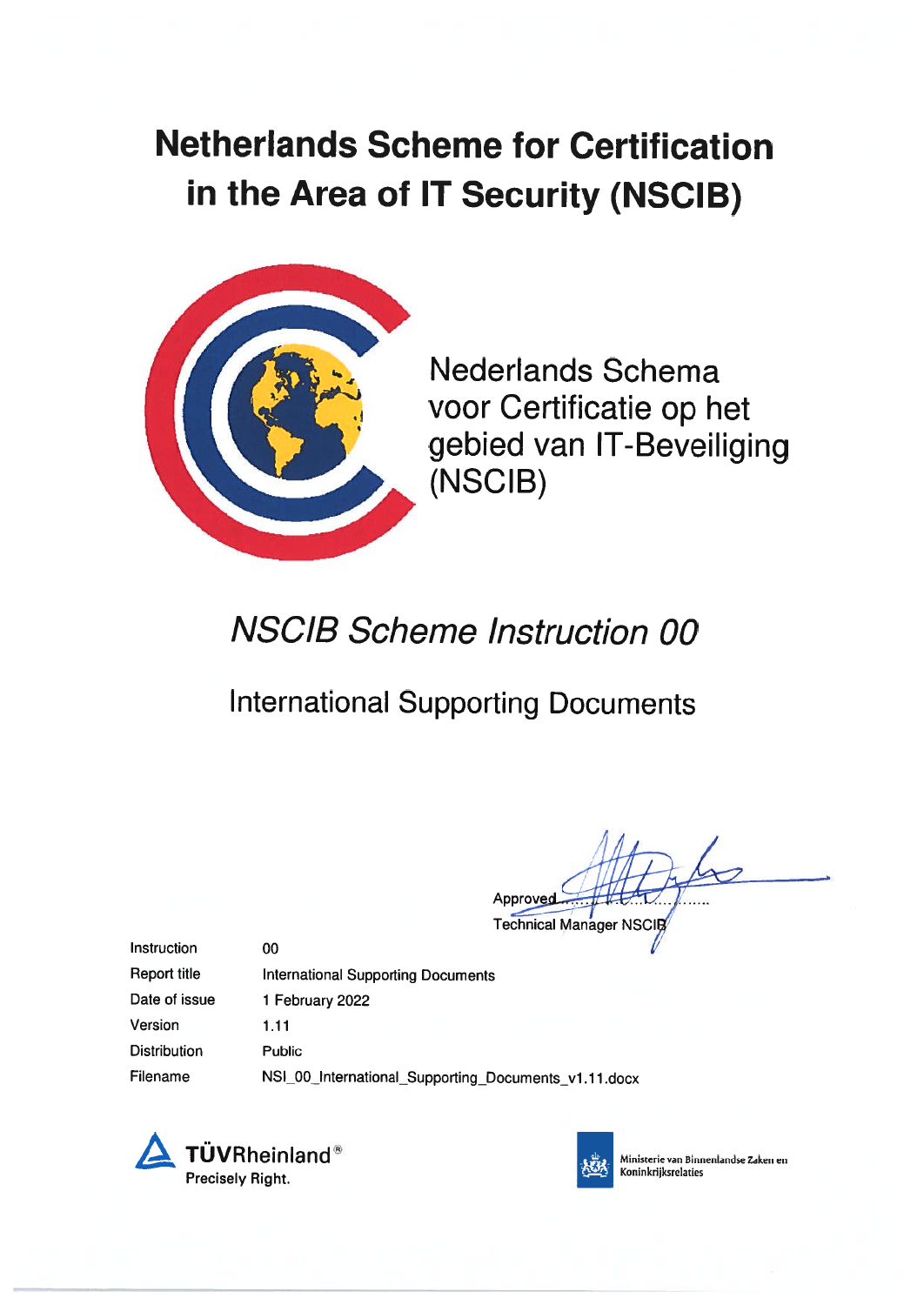### 1Purpose of this document

### 2Background and application

### 3International supporting documents

#### 3.1CCRAJCC supporting documents

| <b>Document reference</b> | <b>Description</b>                                               |
|---------------------------|------------------------------------------------------------------|
| [CCDB-2006-04-004]        | ST sanitising for publication, April 2006.                       |
| [CCDB-2007-11-001]        | Site Certification, Version 1.0, October 2007.                   |
| [CCDB-2012-04-005]        | Collection of Developer Evidence, Version 1.5, April 2012.       |
| $[2012-06-01]$            | Assurance Continuity: CCRA Requirements, Version 2.1, June 2012. |

#### 3.2SOG-IS MRAJJIL documents

| ISI 00                                                                                                                                                                                                                                                                                                                                                                                                                                                     |                                                                                                                                                                                                                                                                                                                                                                                                                                                                                                                                       |  |
|------------------------------------------------------------------------------------------------------------------------------------------------------------------------------------------------------------------------------------------------------------------------------------------------------------------------------------------------------------------------------------------------------------------------------------------------------------|---------------------------------------------------------------------------------------------------------------------------------------------------------------------------------------------------------------------------------------------------------------------------------------------------------------------------------------------------------------------------------------------------------------------------------------------------------------------------------------------------------------------------------------|--|
|                                                                                                                                                                                                                                                                                                                                                                                                                                                            | <b>Purpose of this document</b>                                                                                                                                                                                                                                                                                                                                                                                                                                                                                                       |  |
| here applicable.                                                                                                                                                                                                                                                                                                                                                                                                                                           | o provide an overview of all international supporting documents that are to be used in CC evaluations                                                                                                                                                                                                                                                                                                                                                                                                                                 |  |
|                                                                                                                                                                                                                                                                                                                                                                                                                                                            | <b>Background and application</b>                                                                                                                                                                                                                                                                                                                                                                                                                                                                                                     |  |
|                                                                                                                                                                                                                                                                                                                                                                                                                                                            | his instruction provides the formal framework to embed all supporting documents that are issued under<br>ne responsibility of the Common Criteria Recognition Arrangement (CCRA) and the SOG-IS Mutual<br>Recognition Agreement (SOG-IS MRA) into the NSCIB processes. This instruction will regularly be<br>pdated when new or updated international supporting documents are available.                                                                                                                                             |  |
|                                                                                                                                                                                                                                                                                                                                                                                                                                                            | he referenced international supporting documents are in effect immediately and need to be applied<br>then a product involving the particular technology is being evaluated or the subject of the document is<br>if general use in all CC evaluations. The version and date of issue of this instruction needs to be<br>eferenced in the appropriate section of annex B of the Application Form, thereby making it clear which<br>ersions of the international supporting documents need to be applied for the specific CC evaluation. |  |
|                                                                                                                                                                                                                                                                                                                                                                                                                                                            | International supporting documents                                                                                                                                                                                                                                                                                                                                                                                                                                                                                                    |  |
| lote that for some of the documents listed below there is both a CCRA/CC supporting document and a<br>IL document available. These are normally equivalent whereas the JIL document takes precedence<br>ind needs to be applied and referenced in the Evaluation Technical Report (ETR) when the certificate<br>alls under the SOG-IS MRA recognition.<br>Documents listed in grey-italics are considered to be guidance and contain non-mandatory general |                                                                                                                                                                                                                                                                                                                                                                                                                                                                                                                                       |  |
| advice.<br>3.1                                                                                                                                                                                                                                                                                                                                                                                                                                             | <b>CCRA/CC supporting documents</b>                                                                                                                                                                                                                                                                                                                                                                                                                                                                                                   |  |
|                                                                                                                                                                                                                                                                                                                                                                                                                                                            |                                                                                                                                                                                                                                                                                                                                                                                                                                                                                                                                       |  |
|                                                                                                                                                                                                                                                                                                                                                                                                                                                            | The following documents are CCRA/CC supporting documents that are available on the Common                                                                                                                                                                                                                                                                                                                                                                                                                                             |  |
| <b>Document reference</b>                                                                                                                                                                                                                                                                                                                                                                                                                                  | <b>Description</b>                                                                                                                                                                                                                                                                                                                                                                                                                                                                                                                    |  |
| [CCDB-2006-04-004]                                                                                                                                                                                                                                                                                                                                                                                                                                         | ST sanitising for publication, April 2006.                                                                                                                                                                                                                                                                                                                                                                                                                                                                                            |  |
| [CCDB-2007-11-001]                                                                                                                                                                                                                                                                                                                                                                                                                                         | Site Certification, Version 1.0, October 2007.                                                                                                                                                                                                                                                                                                                                                                                                                                                                                        |  |
| [CCDB-2012-04-005]                                                                                                                                                                                                                                                                                                                                                                                                                                         | Collection of Developer Evidence, Version 1.5, April 2012.                                                                                                                                                                                                                                                                                                                                                                                                                                                                            |  |
| $[2012-06-01]$                                                                                                                                                                                                                                                                                                                                                                                                                                             | Assurance Continuity: CCRA Requirements, Version 2.1, June 2012.                                                                                                                                                                                                                                                                                                                                                                                                                                                                      |  |
| Criteria Portal website <sup>1</sup> .<br><b>SOG-IS MRA/JIL documents</b><br>3.2                                                                                                                                                                                                                                                                                                                                                                           | The following documents are issued by the SOG-IS Crypto Work Group or Joint Interpretation Work                                                                                                                                                                                                                                                                                                                                                                                                                                       |  |
|                                                                                                                                                                                                                                                                                                                                                                                                                                                            | sensitive documents which are available through the CB.                                                                                                                                                                                                                                                                                                                                                                                                                                                                               |  |
| <b>Document reference</b>                                                                                                                                                                                                                                                                                                                                                                                                                                  | <b>Description</b>                                                                                                                                                                                                                                                                                                                                                                                                                                                                                                                    |  |
| $[JIL-AC]]$                                                                                                                                                                                                                                                                                                                                                                                                                                                | Group (JIWG). They can be found in the same order on the SOGIS website <sup>2</sup> with the exception of the<br>Assurance Continuity, Version 1.0, November 2019.                                                                                                                                                                                                                                                                                                                                                                    |  |
| $[JIL-VD]$                                                                                                                                                                                                                                                                                                                                                                                                                                                 | JIL-Coordinated-Vulnerability-Disclosure and handling processes,                                                                                                                                                                                                                                                                                                                                                                                                                                                                      |  |
| [JIL-COVID]                                                                                                                                                                                                                                                                                                                                                                                                                                                | Version 1.0, October 2020.<br>JIL-Temporarily COVID 19 pandemic operational SOGIS evaluation                                                                                                                                                                                                                                                                                                                                                                                                                                          |  |
|                                                                                                                                                                                                                                                                                                                                                                                                                                                            | and certification policy and rules, Version 1.4, February 2022.                                                                                                                                                                                                                                                                                                                                                                                                                                                                       |  |
| $[JIL-CV]$                                                                                                                                                                                                                                                                                                                                                                                                                                                 | SOG-IS certificate validity, Version1.0, January 2020.                                                                                                                                                                                                                                                                                                                                                                                                                                                                                |  |

See <u>https://www.commoncriteriaportal.org/cc/</u>

<sup>2</sup> See http://sogis.eu/uk/detail operation en.html and http://sogis.eu/uk/supporting doc en.htm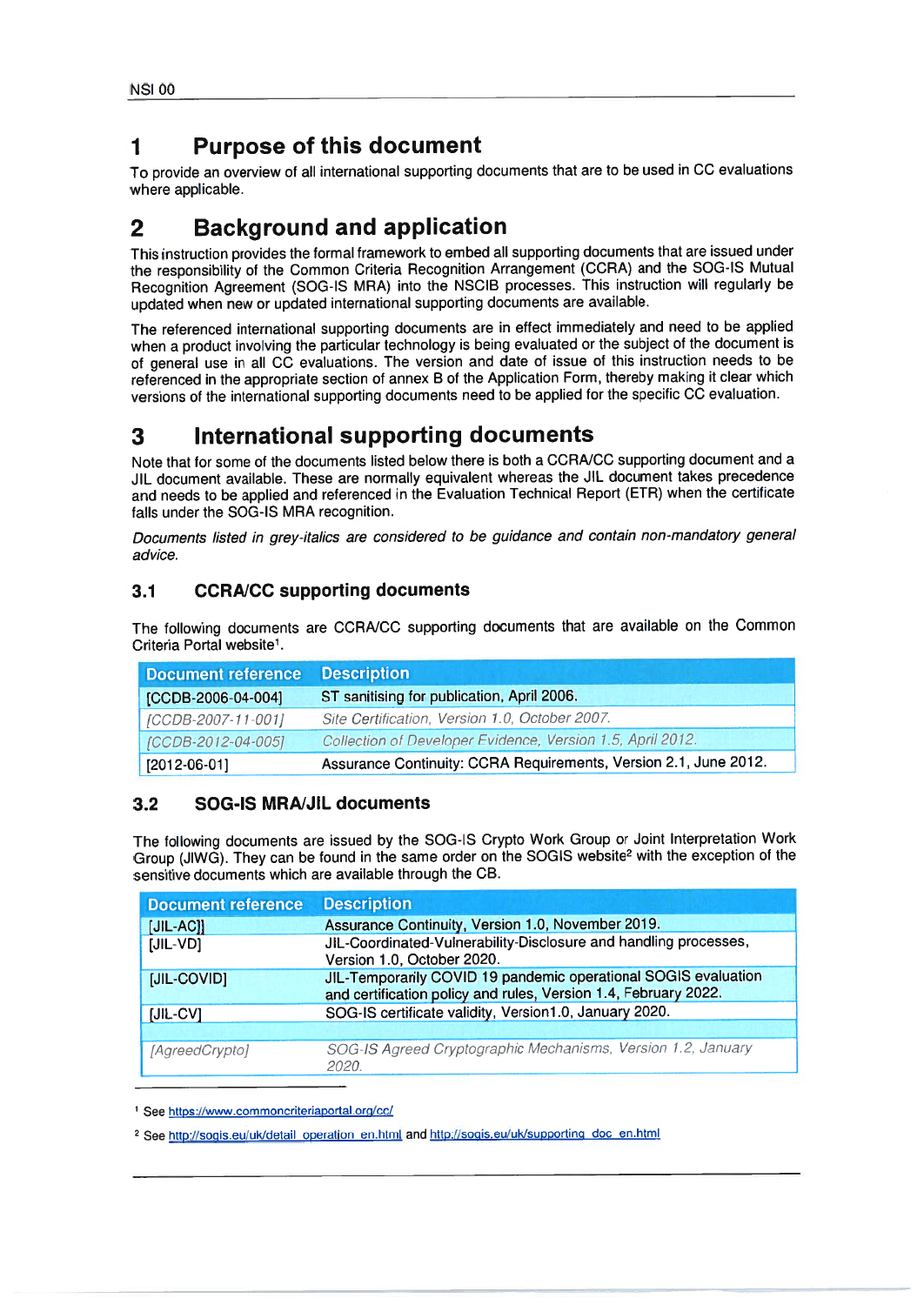$\frac{1}{2}$ 

| VSI 00            |                                                                                                                                                                                              |
|-------------------|----------------------------------------------------------------------------------------------------------------------------------------------------------------------------------------------|
|                   |                                                                                                                                                                                              |
| [JIL-Collect]     | Collection of Developer Evidence, Version 1.5, January 2012.                                                                                                                                 |
| [JIL-EMP]         | Evaluation methodology for product series, Version 1.0, April 2017.                                                                                                                          |
| [JIL-MSSR]        | Minimum Site Security Requirements, Version 3.0, February 2020.                                                                                                                              |
| [JIL-MSSRcI]      | Minimum Site Security Requirements Checklist, Version 3.0, February<br>2020.                                                                                                                 |
| [JIL-AAPS]        | Application of Attack Potential to Smartcards, Version 3.1, June 2020.                                                                                                                       |
| [JIL-AM]          | Attack Methods for Smartcards and Similar Devices, Version 2.4,<br>January 2020 (sensitive with controlled distribution).                                                                    |
| $[JIL-IC]$        | The Application of CC to Integrated Circuits, Version 3.0, February<br>2009.                                                                                                                 |
| [JIL-COMP]        | Composite product evaluation for Smart Cards and similar devices,<br>Version 1.5.1, May 2018.                                                                                                |
| [JIL-ETRfC]       | ETR for composition evaluation template, version 1.1, August 2015.                                                                                                                           |
| [JIL-SC]          | Guidance for smartcard evaluation, Version 2.0, February 2010.                                                                                                                               |
| [JIL-ARC]         | Security Architecture requirements (ADV_ARC) for smart cards, and<br>similar devices extended to Secure Sub-Systems in SoC, Version 2.1,<br>July 2021.                                       |
| [JIL-ARCappx]     | Security Architecture requirements(ADV_ARC) for smart cards and<br>similar devices extended to Secure Sub-Systems in SoC Appendix<br>1 Version 2.1, July 2021.                               |
| [JIL-VA-SoC]      | Guidance for Vulnerability Analysis and Penetration Testing of a Secure<br>Sub-System within a System-on-Chip, version 2.0 Release 4, June<br>2021 (sensitive with controlled distribution). |
| [JIL-OPEN]        | Certification of "open" smart card products, Version 1.1, 4 February<br>2013.                                                                                                                |
| [JIL-POST]        | Security requirements for post-delivery code loading, Version 1.0,<br>February 2016.                                                                                                         |
| [JIL-ITSEF-SC]    | Minimum ITSEF Requirements for Security Evaluations of Smart Cards<br>and similar devices, Version 2.1, February 2020.                                                                       |
| [JIL-AC]          | Assurance Continuity – Practical cases for Smart Cards and similar<br>devices, Version 1.0, November 2017.                                                                                   |
| <b>JJIL-SWIPI</b> | Management of Code Disclosure and Software IP Reuse, Version 1.2,<br>November 2017.                                                                                                          |
| [JIL-STAR]        | Site Technical Audit Report Template, Version 1.0, February 2018.                                                                                                                            |
| [JIL-AAPHD]       | Application of Attack Potential to Hardware Devices with Security<br>Boxes, Version 3.0, July 2020.                                                                                          |
| [JIL-AMHD]        | Attack Methods for Hardware Devices with Security Boxes, Version 3.0,<br>February 2020 (sensitive with controlled distribution).                                                             |
| [JIL-ITSEF-HD]    | Minimum ITSEF Requirements for Security Evaluations of Hardware<br>Devices with Security Boxes, Version 1.1, August 2020.                                                                    |
| [JIL-HSMPP]       | Guidance for HW assessment in EN 419221-5 (HSM PP) v1.0, May<br>2021.                                                                                                                        |